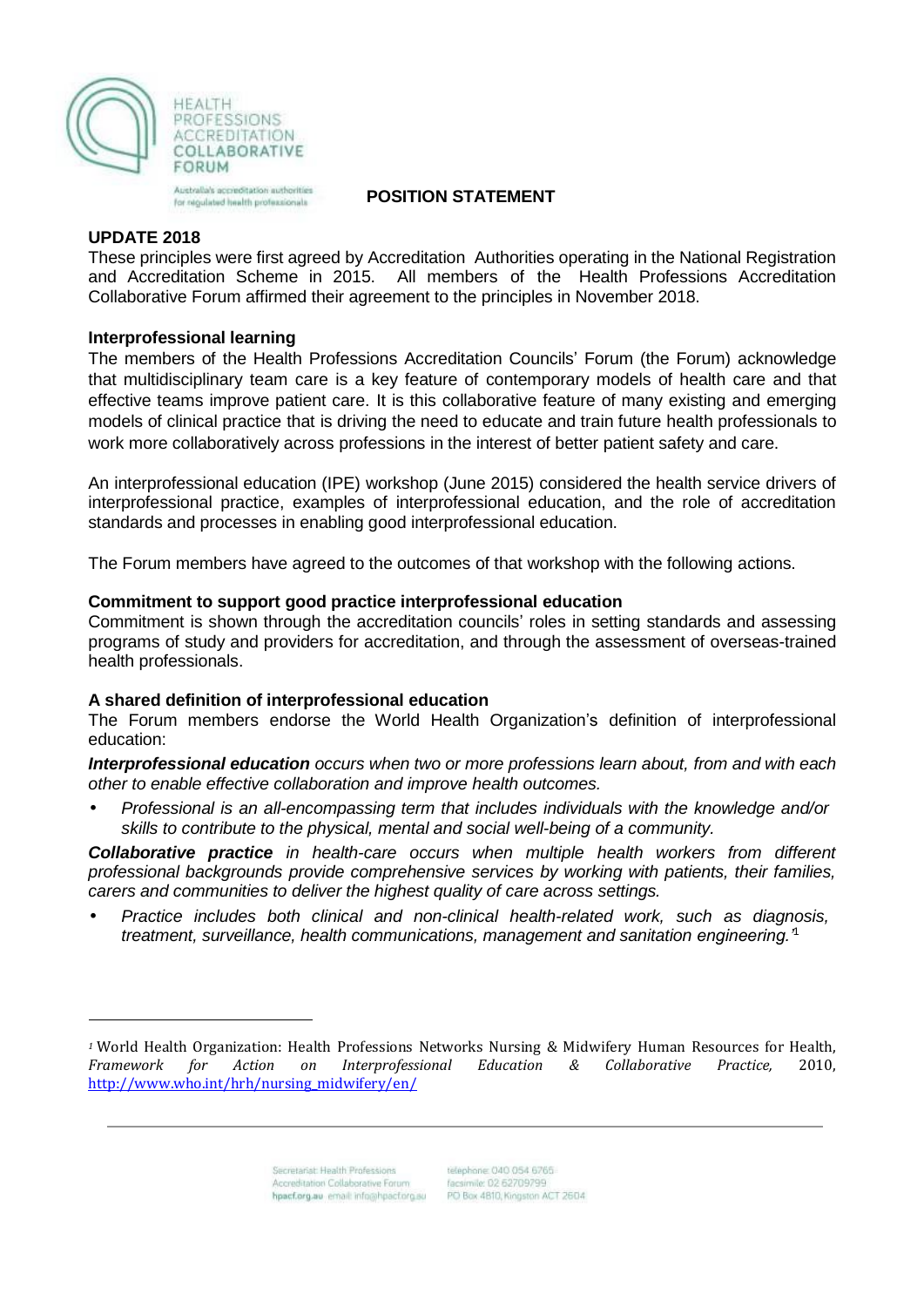

Australia's accreditation authorities for nigulated health professionate

#### **Interprofessional competencies**

The Forum members adopt the following statement and interprofessional learning competencies as a reference point (i.e. guidance only) for use in their processes for accreditation of health profession programs. These competencies and the statement have been developed through research and consultation led by Professor Maree O'Keefe in an Office for Learning and Teaching National Teaching Fellowship. *<sup>2</sup>*, *<sup>3</sup>*

### *Interprofessional learning*

*The principles of interprofessional learning encompass understanding, valuing and respecting individual discipline roles in health care. Interprofessional practice places the interests of patients and populations at the centre of healthcare delivery. A key element of interprofessional practice is the recognition and use of the skills of other health professionals in healthcare delivery. It is supported by interactions that clarify perspectives, and enable insights and learning from other health professions.*

### *Interprofessional learning competencies*

*On completion of their program of study, graduates of any professional entry level healthcare degree will be able to:*

- *explain interprofessional practice to patients, clients, families and other professionals*
- *describe the areas of practice of other health professions*
- *express professional opinions competently, confidently, and respectfully avoiding discipline specific language*
- *plan patient/client care goals and priorities with involvement of other health professionals*
- *identify opportunities to enhance the care of patients/clients through the involvement of other health professionals*
- *recognise and resolve disagreements in relation to patient care that arise from different disciplinary perspectives*
- *critically evaluate protocols and practices in relation to interprofessional practice*
- *give timely, sensitive, instructive feedback to colleagues from other professions, and respond respectfully to feedback from these colleagues.*

# **Supporting innovation and evolution of health profession education**

*<sup>3</sup>*O'Keefe M, Henderson A, Chick R. Developing sustainable and embedded [interprofessional](https://www.researchgate.net/publication/281060430_Developing_sustainable_and_embedded_interprofessional_education_threshold_learning_outcomes_as_a_potential_pathway) [education:](https://www.researchgate.net/publication/281060430_Developing_sustainable_and_embedded_interprofessional_education_threshold_learning_outcomes_as_a_potential_pathway) threshold learning outcomes as a potential pathway. Australian Government Office for Learning and Teaching 2015 [http://www.olt.gov.au/resources](http://www.olt.gov.au/resources?text=Using%2Bteam%2Bmanagement%2Bsystems%2Bto%2Bidentify%2Band%2Bbuild%2Bleadership%2Bfor%2Bquality%2Blearning%2Bin%2Bclinical%2Bhealth%2Bcare%2Bteams)

*<sup>2</sup>*O'Keefe M. Collaborating across boundaries: A framework for an integrated interprofessional curriculum, Australian Government Office for Learning & Teaching 2015[,](http://www.olt.gov.au/resource-collaborating-across-boundaries-framework-integrated-interprofessional-curriculum-2015) [http://www.olt.gov.au/resource-collaborating-across-boundaries-framework-integrated](http://www.olt.gov.au/resource-collaborating-across-boundaries-framework-integrated-interprofessional-curriculum-2015)[interprofessional-curriculum-2015](http://www.olt.gov.au/resource-collaborating-across-boundaries-framework-integrated-interprofessional-curriculum-2015)